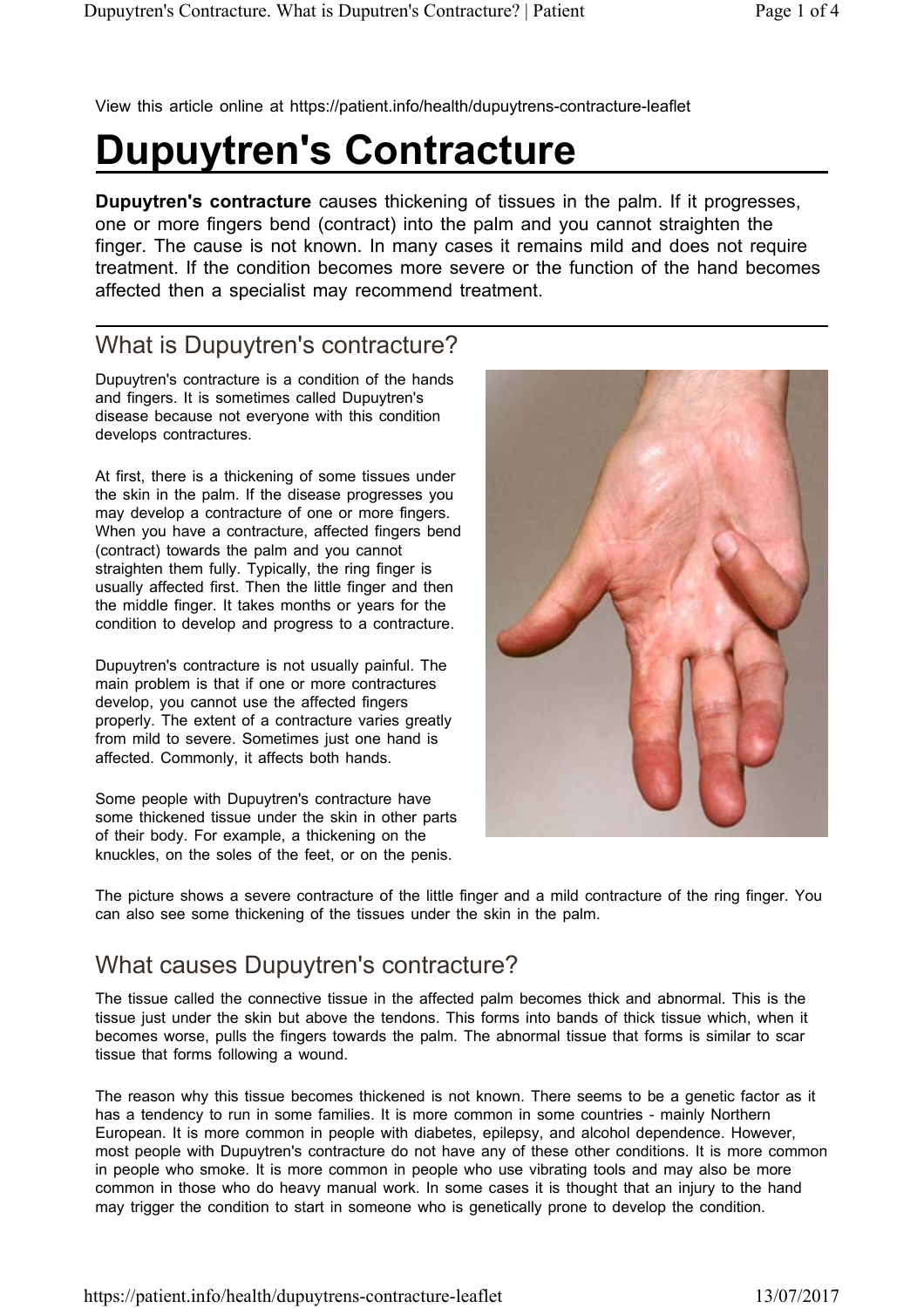However, in most people with Dupuytren's contracture, there is no known cause or associated illness or injury.

## Who develops Dupuytren's contracture?

Dupuytren's contracture is named after Baron Dupuytren who described the condition (and invented an operation for it) in 1831. Most cases occur in middle-aged or older people; however, it sometimes develops in younger adults. It is much more common in men than in women. It is most commonly found in people of Northern European descent. It is thought three to five of every one hundred people in the UK have some degree of Dupuytren's contracture. In Northern Europe where it is more common, one quarter of men over the age of 60 have Dupuytren's contracture.

### Do I need treatment?

Treatment is needed only if the fingers have started to bend (if there is contracture) or if the normal function of the hand is affected.

Many people with Dupuytren's contracture do not need any treatment. In many cases the condition remains mild and causes little interference with the use of the hand. There may be just thickened tissue, or thickened tissue with a mild contracture. In these situations no treatment is usually advised. Also, in some cases the condition improves without any treatment. However, the condition does tend to worsen over time in some cases. The need for treatment can be reviewed from time to time. If you have been told you do not need treatment, but the condition has changed or become worse, you should see your GP again. If you DO need treatment, this is best done earlier rather than later.

As a general rule, your GP will refer you to a hand specialist for assessment if you are not able to place your hand flat on a table top or if your hand function is significantly affected. The specialist may consider non-surgical or surgical options for treatment. The aims of treatment are to improve hand function and stop the condition becoming worse.

### Non-surgical treatment options

Traditionally, Dupuytren's contracture is treated with an operation to straighten the fingers. Recently some new treatments which do not involve an operation have been used. This includes an injection treatment and treatment with radiation therapy (radiotherapy). Both these treatments are best used for people with early stages of the condition, not when it is severe. They may not be available in all areas.

Splinting or stretching and local steroid injections are not recommended.

#### **Injection treatment**

In this procedure, a medicine called collagenase *Clostridium histolyticum* (Xiapex®) is injected into the thickened area. It contains specific proteins (enzymes) which can break down the thickened tissues. The advantage is that it does not require an operation. It is done as an outpatient procedure and only takes a few minutes. The next day you have to go back for some straightening and stretching of the fingers, which may be uncomfortable.

#### **Radiation therapy (radiotherapy)**

Radiotherapy for Dupuytren's contracture consists of having several low doses of radiation to the affected hand. Evidence suggests this can be effective to slow the progression of the condition in the early stages. Current guidelines from the National Institute for Health and Care Excellence (NICE) advise radiotherapy should only be used under certain circumstances in the UK. NICE guidelines advise that radiotherapy in this situation seems to be a safe treatment.

Some people develop side-effects following treatment, such as dry skin on the hands. Also, as with any type of radiation therapy, there is a theoretical risk that cancer might develop in the treated tissue in the long term (although this is thought to be very unlikely). Your specialist will be able to advise on the pros and cons of trying this treatment.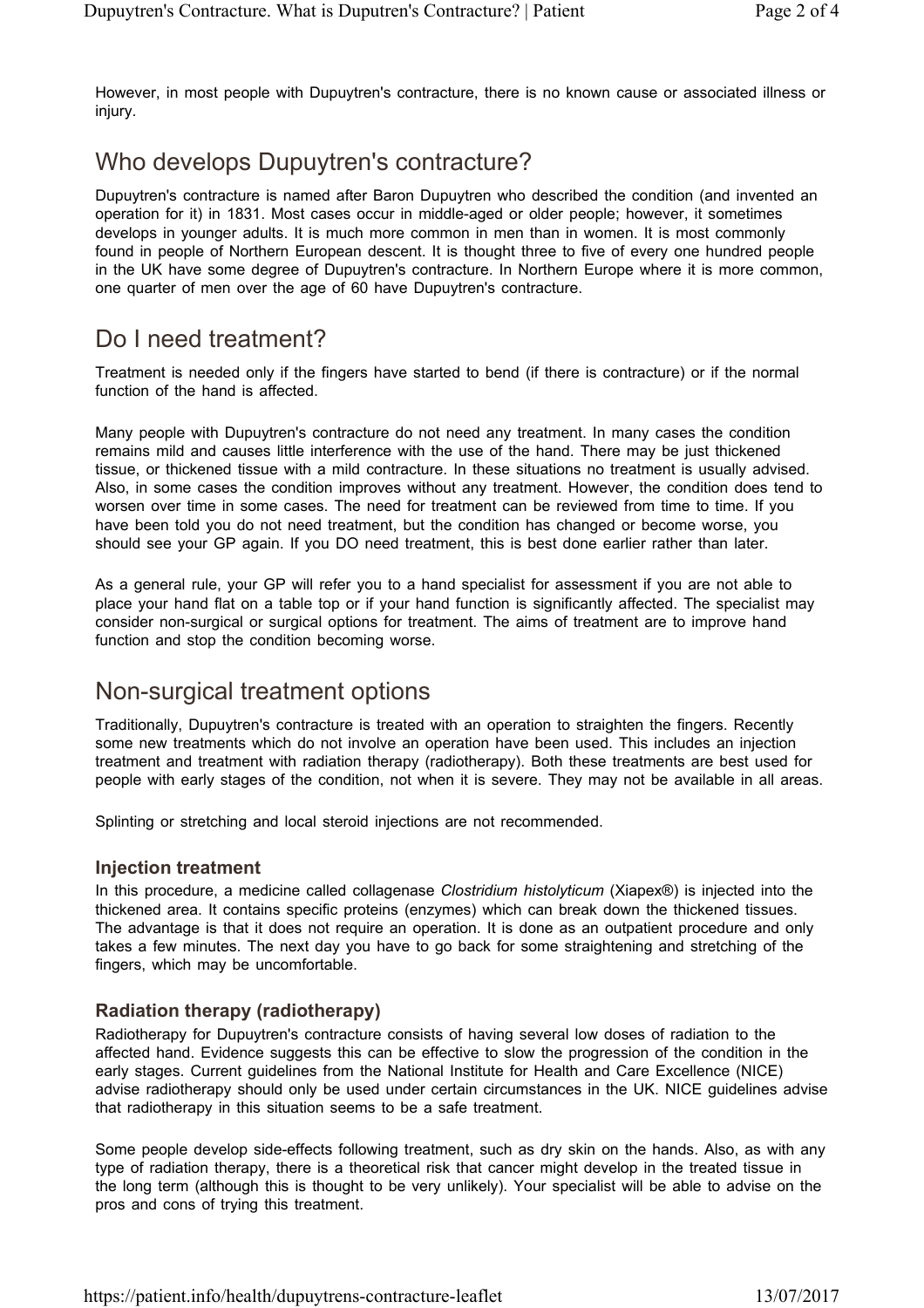### Surgical treatments for Dupuytren's contracture

As a general rule, a specialist may recommend a treatment to straighten out the affected finger or fingers if:

- One of the knuckle joints (a metacarpophalangeal (MCP) joint) is stuck at an angle of 30-40° or more.
- There is a bend (contracture) of 10-20 $^{\circ}$  or more between one of the small joints in a finger. Surgery 'earlier rather than later' may be recommended if the contracture is affecting the first joint within the finger itself, as it is more difficult to correct this with the passing of time.

There are three main types of surgical procedure:

#### **Open fasciotomy**

Fasciotomy simply means cutting the thickened tissue. (Another word for the tissue which has become thickened is 'fascia'.) Open fasciotomy means that to get to the thickened tissue, the overlying skin is cut open. This allows the surgeon to see the thickened tissue and then to cut it. The skin is then stitched back together. It is a relatively minor procedure which can be done under local anaesthetic as a day case.

#### **Needle fasciotomy**

This is sometimes called needle aponeurotomy, or closed fasciotomy. During the operation, the specialist pushes a fine needle through the skin over the contracture. He or she then uses the sharp bevel of the needle to cut the thickened tissue under the skin. In effect, the needle acts like a saw as the specialist moves the needle to and fro to saw through the thickened tissue. The procedure is done under local anaesthetic and can be done in an outpatient clinic.

Needle fasciotomy sounds like an easy, quick procedure with minimal cutting. However, it is not always suitable. This is because:

- It is mainly suitable where the contracture is away from important nerves in the hand.
- It tends not to be suitable for severe contractures.
- There is a good chance it will not be of benefit in the long term. The contracture returns in more than half of cases within 3-5 years following this procedure. (But, if it does return, the procedure may be able to be repeated.)
- As the specialist cannot see the end of the needle once it is inserted, there is a risk of damage to nearby tendons, blood vessels and nerves, which can cause long-term problems.

Needle fasciotomy tends to be mainly suitable for older patients who are unsuitable for more extensive surgery, and for some cases where the contracture is in certain sites. Your specialist will advise if it is an option for you.

#### **Open fasciectomy**

This means removing the abnormal thickened tissue. (In a fasciotomy the tissue is cut; in a fasciectomy the tissue is removed.) There are a number of variations on this operation (surgical procedure). It is a more extensive hand operation. However, it gives the best chance of a long-term cure. It is the most commonly done procedure to treat Dupuytren's contracture. Even with this treatment, however, the chances of the condition coming back (recurring) are quite high. How likely it is to recur depend on the operation done and how bad the condition was before the operation, as well as other factors.

Remember, all surgical procedures carry a risk. There is a small risk of damage to nearby tendons, blood vessels and nerves during any of the above procedures, and of infection developing in the hand.

Now read about **Dupuytren's Contracture**